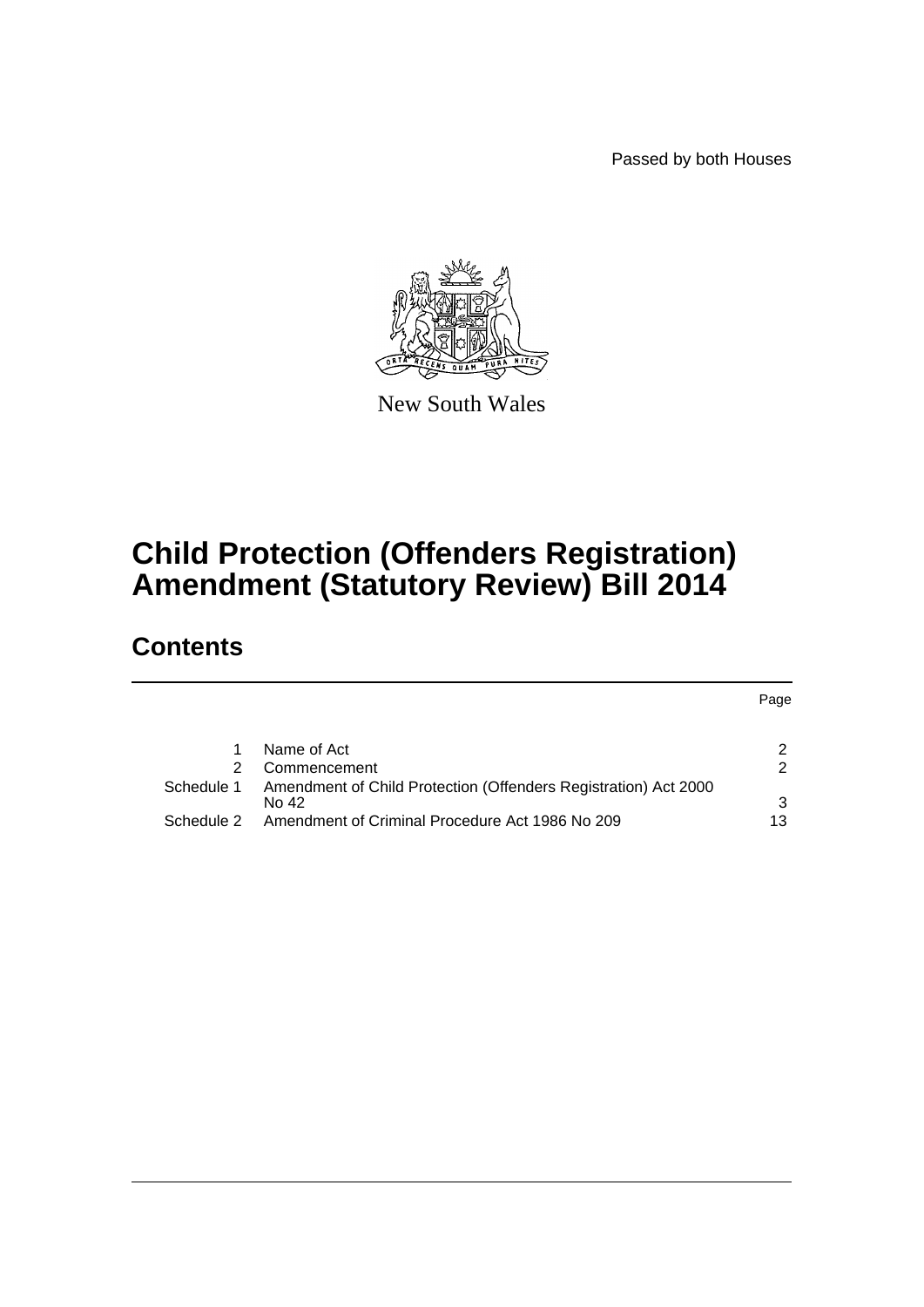*I certify that this public bill, which originated in the Legislative Assembly, has finally passed the Legislative Council and the Legislative Assembly of New South Wales.*

> *Clerk of the Legislative Assembly. Legislative Assembly, Sydney,* , 2014



New South Wales

# **Child Protection (Offenders Registration) Amendment (Statutory Review) Bill 2014**

Act No , 2014

An Act to make miscellaneous amendments to the *Child Protection (Offenders Registration) Act 2000* as a result of the statutory review of that Act; and for other purposes.

*I have examined this bill and find it to correspond in all respects with the bill as finally passed by both Houses.*

*Assistant Speaker of the Legislative Assembly.*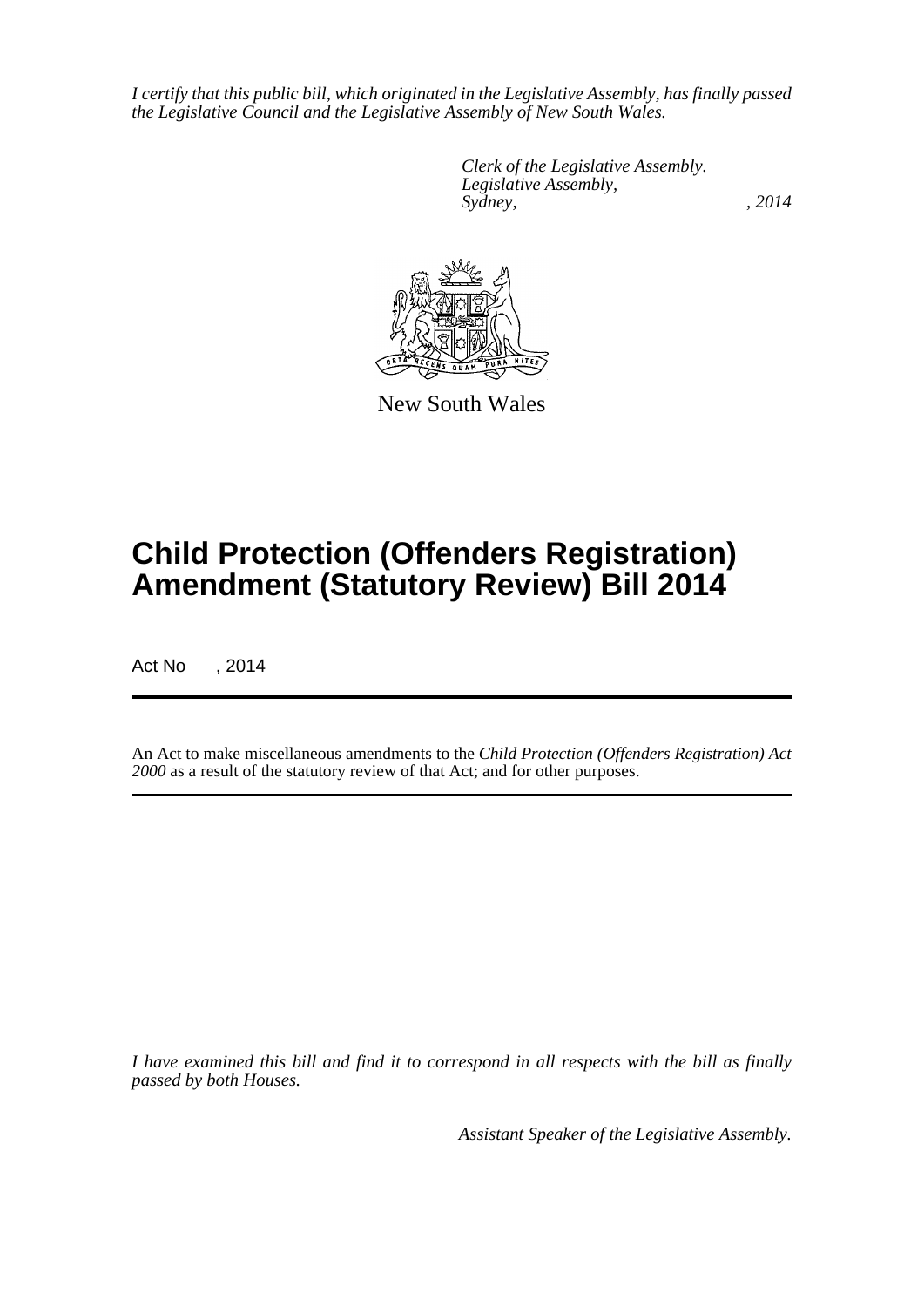Child Protection (Offenders Registration) Amendment (Statutory Review) Bill 2014 [NSW]

# <span id="page-2-0"></span>**The Legislature of New South Wales enacts:**

#### **1 Name of Act**

This Act is the *Child Protection (Offenders Registration) Amendment (Statutory Review) Act 2014*.

# <span id="page-2-1"></span>**2 Commencement**

This Act commences on the date of assent to this Act.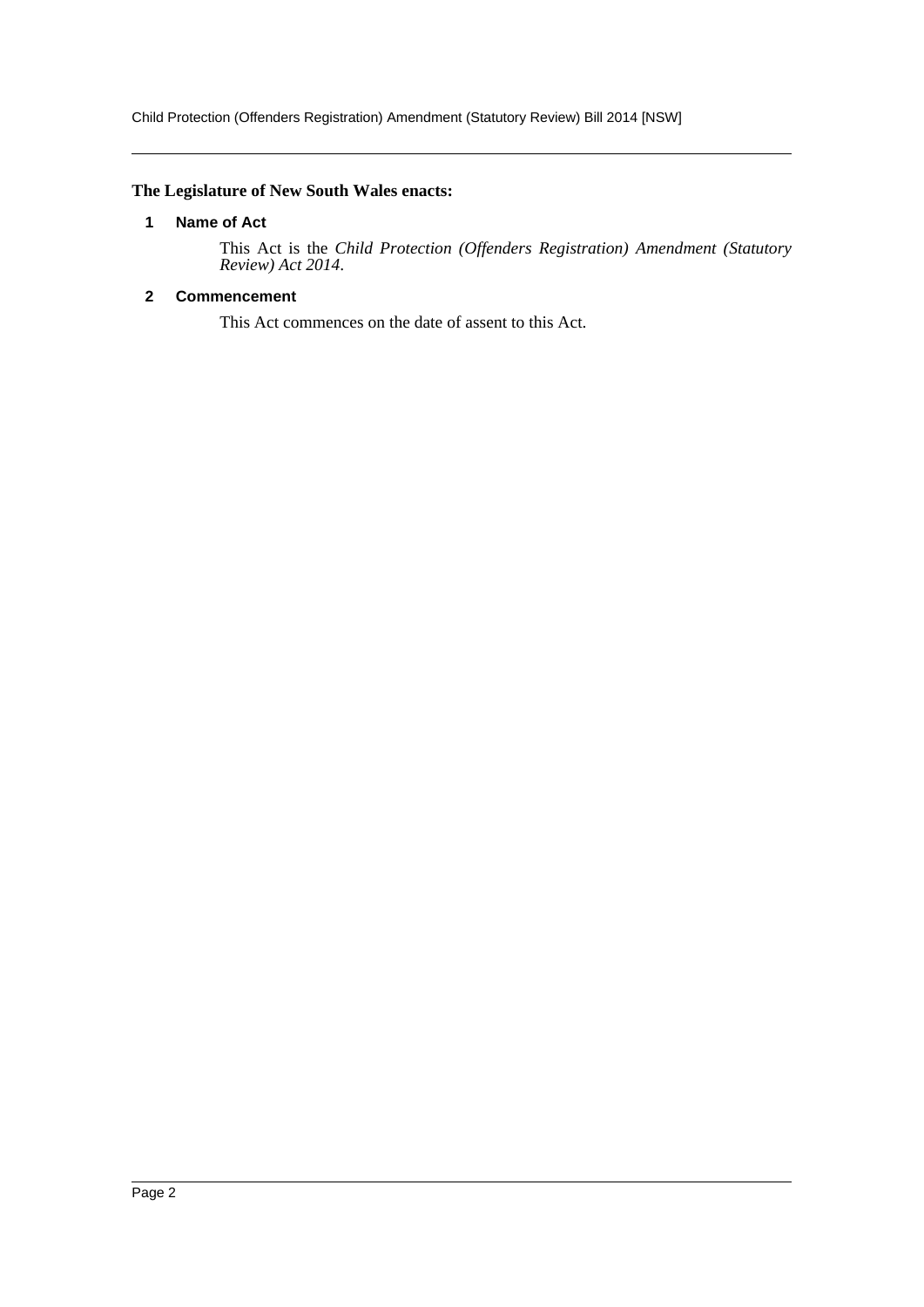# <span id="page-3-0"></span>**Schedule 1 Amendment of Child Protection (Offenders Registration) Act 2000 No 42**

# **[1] Section 2A**

Insert after section 2:

# **2A Objects of Act**

The objects of this Act are:

- (a) to protect children from serious harm (including physical and psychological harm caused by physical or sexual assault), and
- (b) to ensure the early detection of offences by recidivist child sex offenders, and
- (c) to monitor persons who are registrable persons, and
- (d) to ensure that registrable persons comply with this Act.

#### **[2] Section 3 Definitions**

Renumber paragraphs (a) and (a1) of the definition of *Class 2 offence* in section 3 (1) as paragraphs (a1) and (a3) respectively.

# **[3] Section 3 (1), definition of "Class 2 offence"**

Insert before paragraph (a1) (as renumbered by item [2]):

(a) the offence of manslaughter (other than manslaughter as a result of a motor vehicle accident), where the victim of the manslaughter is a child, or

# **[4] Section 3 (1), definition of "Class 2 offence"**

Insert after paragraph (a1) (as renumbered by item [2]):

(a2) an offence under section 33 (1) of the *Crimes Act 1900*, where the person against whom the offence is committed is a child under 10 years of age and the person committing the offence is not a child, or

# **[5] Section 3 (1), definition of "Class 2 offence"**

Insert after paragraph (c):

(c1) an offence under section 87 of the *Crimes Act 1900*, where the person committing the offence has never had parental responsibility (within the meaning of that section) for the child who is taken or detained, or

# **[6] Section 3 (1), definition of "Class 2 offence"**

Omit paragraph (e).

# **[7] Section 3 (1), definition of "Class 2 offence"**

Omit "section 272.9," from paragraph (g). Insert instead "section 271.4, 271.7, 272.9,".

# **[8] Section 3 (1), definition of "Class 2 offence"**

Omit "272.14 or 272.15" from paragraph (g).

Insert instead "272.11, 272.12, 272.13, 272.14, 272.15, 273.5, 273.6, 273.7, 471.16, 471.17, 471.19, 471.20, 471.22, 471.24, 471.25, 471.26, 474.19, 474.20, 474.22, 474.23, 474.24A, 474.25A, 474.25B, 474.26, 474.27 or 474.27A".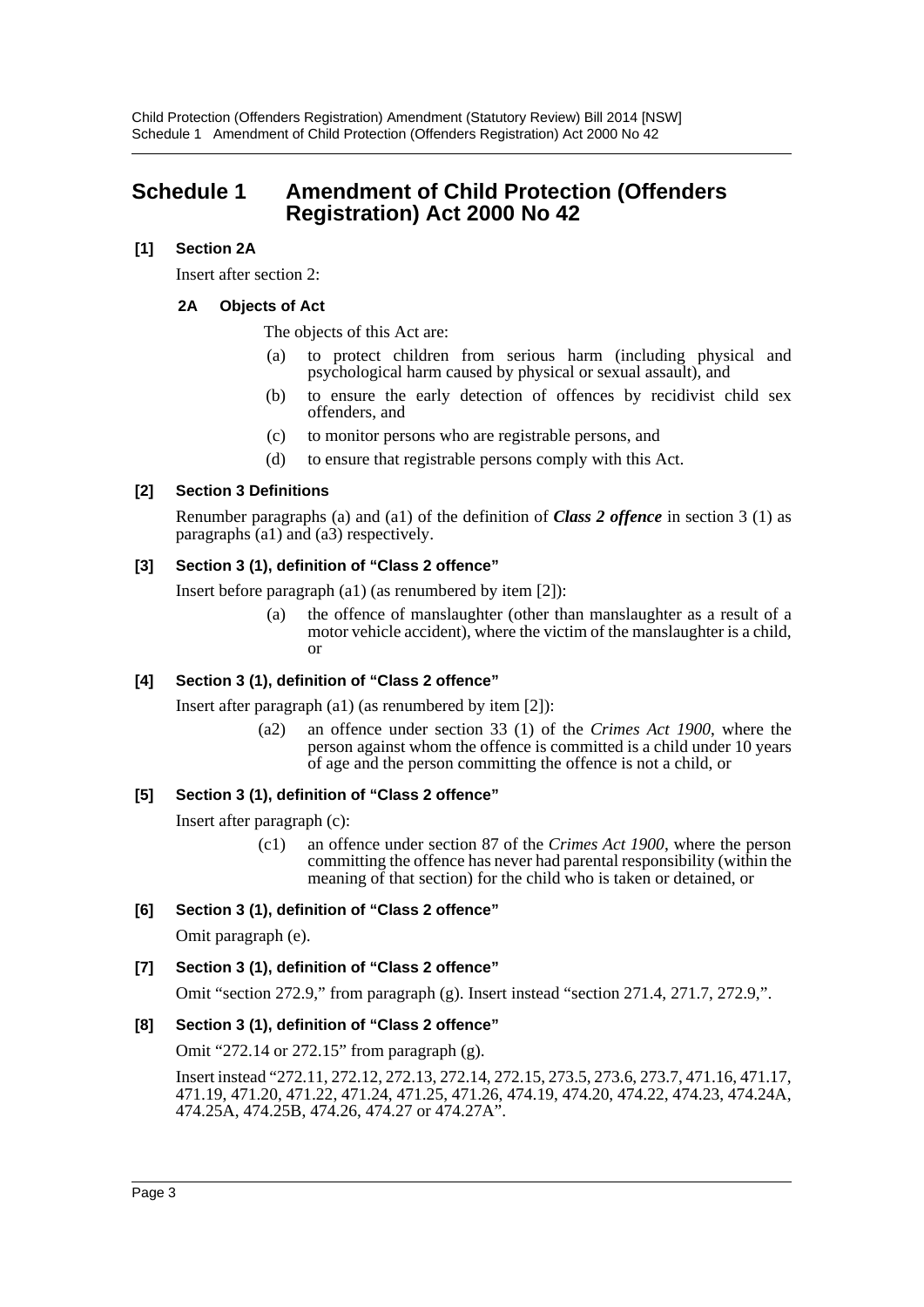Child Protection (Offenders Registration) Amendment (Statutory Review) Bill 2014 [NSW] Schedule 1 Amendment of Child Protection (Offenders Registration) Act 2000 No 42

#### **[9] Section 3 (1), definition of "corresponding registrable person"**

Omit "section 3C". Insert instead "section 19BB".

#### **[10] Section 3 (1), definition of "government custody"**

Omit "order of detention under section 27 or 39" from paragraph (a).

Insert instead "order under section 24 (1) (b), 27 or 39".

#### **[11] Section 3 (1)**

Omit the definitions of *forensic patient*, *relevant personal information* and *sentence*.

Insert in alphabetical order:

*child abuse material* has the same meaning as it has in section 91FB of the *Crimes Act 1900*.

*forensic patient* means a person who is subject to:

- (a) an order of detention under section 27 or 39 of the *Mental Health (Forensic Provisions) Act 1990*, or
- (b) an order under section 24 (1) (b) of that Act that causes the person to be kept in custody.

*interstate Registrar* means an authority responsible under a law of another State or a Territory for the registration of births, deaths and marriages.

*NSW Registrar* means the Registrar within the meaning of the *Births, Deaths and Marriages Registration Act 1995*.

*relevant personal information*—see section 9.

*sentence* includes the following:

- (a) any order under section 24 (1) (b) of the *Mental Health (Forensic Provisions) Act 1990* that causes a person to be kept in custody or any order of detention under section 27 or 39 of that Act,
- (b) any order under section 33 (1) of the *Children (Criminal Proceedings) Act 1987*,
- (c) any action taken under section 10A of the *Crimes (Sentencing Procedure) Act 1999*,
- (d) any undertaking under section 23 of the *Pre-Trial Diversion of Offenders Act 1985*,
- (e) any sentence or equivalent order or undertaking imposed under the laws of a foreign jurisdiction.

#### *supervised sentence* means:

- (a) a sentence of imprisonment the subject of an intensive correction order or home detention order, or
- (b) a community service order, or
- (c) a good behaviour bond under which the person is required to submit to strict supervision, or
- (d) an order of detention under section 27 or 39 of the *Mental Health (Forensic Provisions) Act 1990*, other than an order that, as originally made, requires the person to be kept in strict government custody, or
- (e) an order under section 24 (1) (b) of the *Mental Health (Forensic Provisions) Act 1990* that causes a person to be kept in custody, other than an order that, as originally made, requires the person to be kept in strict government custody.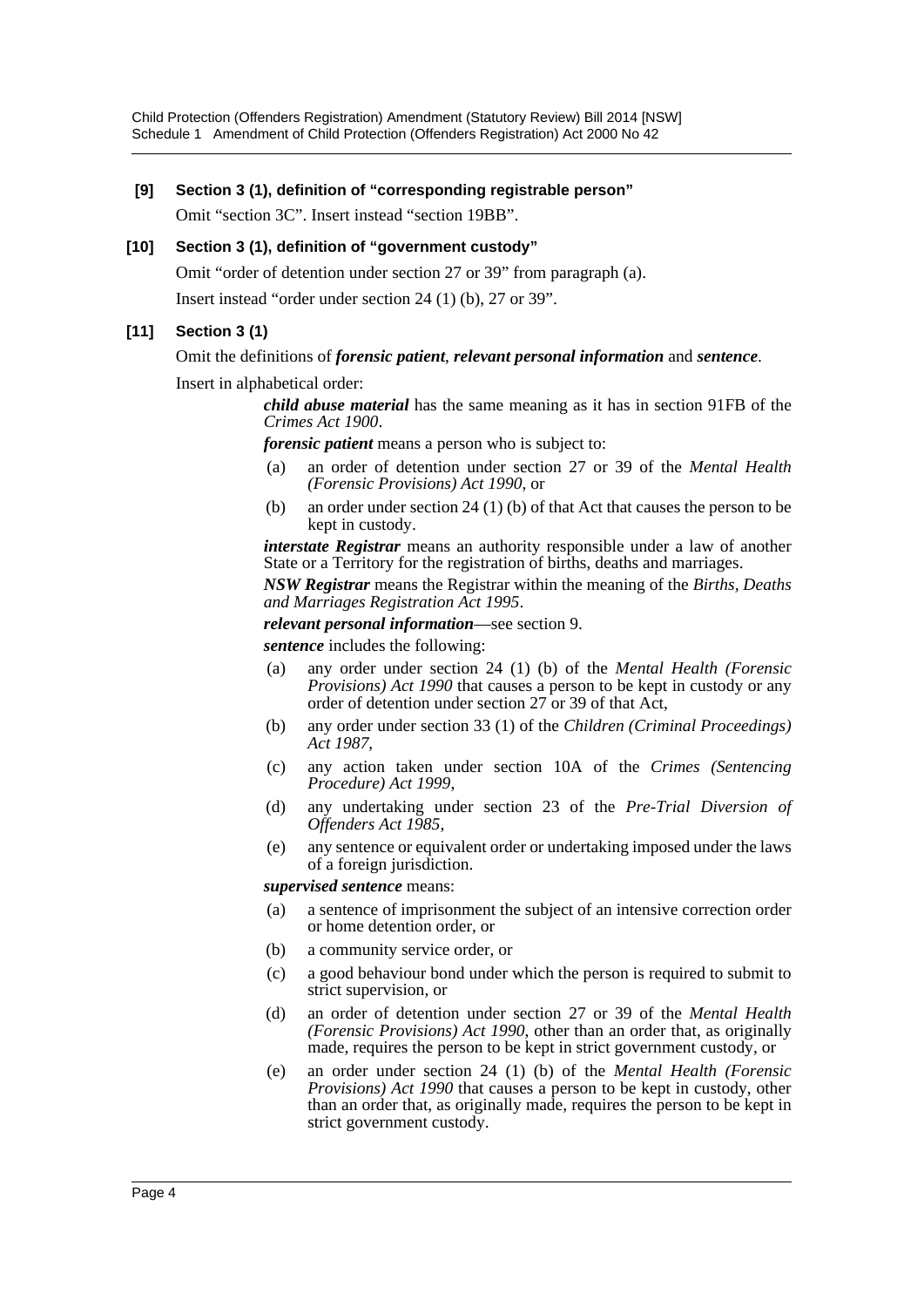Child Protection (Offenders Registration) Amendment (Statutory Review) Bill 2014 [NSW] Schedule 1 Amendment of Child Protection (Offenders Registration) Act 2000 No 42

#### **[12] Section 3A Registrable persons**

Omit "section 578B or 578C (2A)" from section 3A (2) (c) (ii). Insert instead "section 91H".

#### **[13] Section 3A (2) (c) (ii)**

Omit "possessing or publishing child pornography".

Insert instead "producing, disseminating or possessing child abuse material".

#### **[14] Section 3A (2) (c) (iii)**

Omit "section 21G (1) of the *Summary Offences Act 1988* or".

#### **[15] Section 3A (2) (c)**

Insert at the end of the paragraph:

**Note.** Savings and transitional provisions in Schedule 2 provide that references to certain offences in this paragraph are taken to include references to certain earlier offences under provisions that have since been repealed.

#### **[16] Section 3C Corresponding registrable persons**

Omit the section.

#### **[17] Section 3E Orders made after conclusion of criminal proceedings**

Omit "21 days" from section 3E (3). Insert instead "60 days".

#### **[18] Section 3F Orders made in relation to foreign offences and old offences**

Insert after section 3F (1) (b):

(c) a person who has (at any time) been sentenced by a court for an offence referred to in paragraph (a), (a2) or (c1) of the definition of *Class 2 offence* in section  $3(1)$ , of which the person was found guilty before the commencement of this paragraph, unless the person was a child at the time the offence was committed.

#### **[19] Section 3H Risk to sexual safety of children—meaning**

Insert after section 3H (2):

- (3) A court is to take the following into account in determining whether a person poses a risk to the lives or sexual safety of one or more children, or of children generally:
	- (a) the seriousness of each registrable offence committed by the person,
	- (b) the age of the person at the time each of those offences was committed,
	- (c) the age of each victim of each of those offences at the time that the offence was committed,
	- (d) the seriousness of any other offences committed by the person,
	- (e) the impact on the person if the order being sought is made compared with the likelihood that the person may commit a registrable offence,
	- (f) any other matter that the court considers to be relevant.

#### **[20] Section 5 Notices to be given when registrable person commences supervised sentence for registrable offence**

Omit section 5 (3).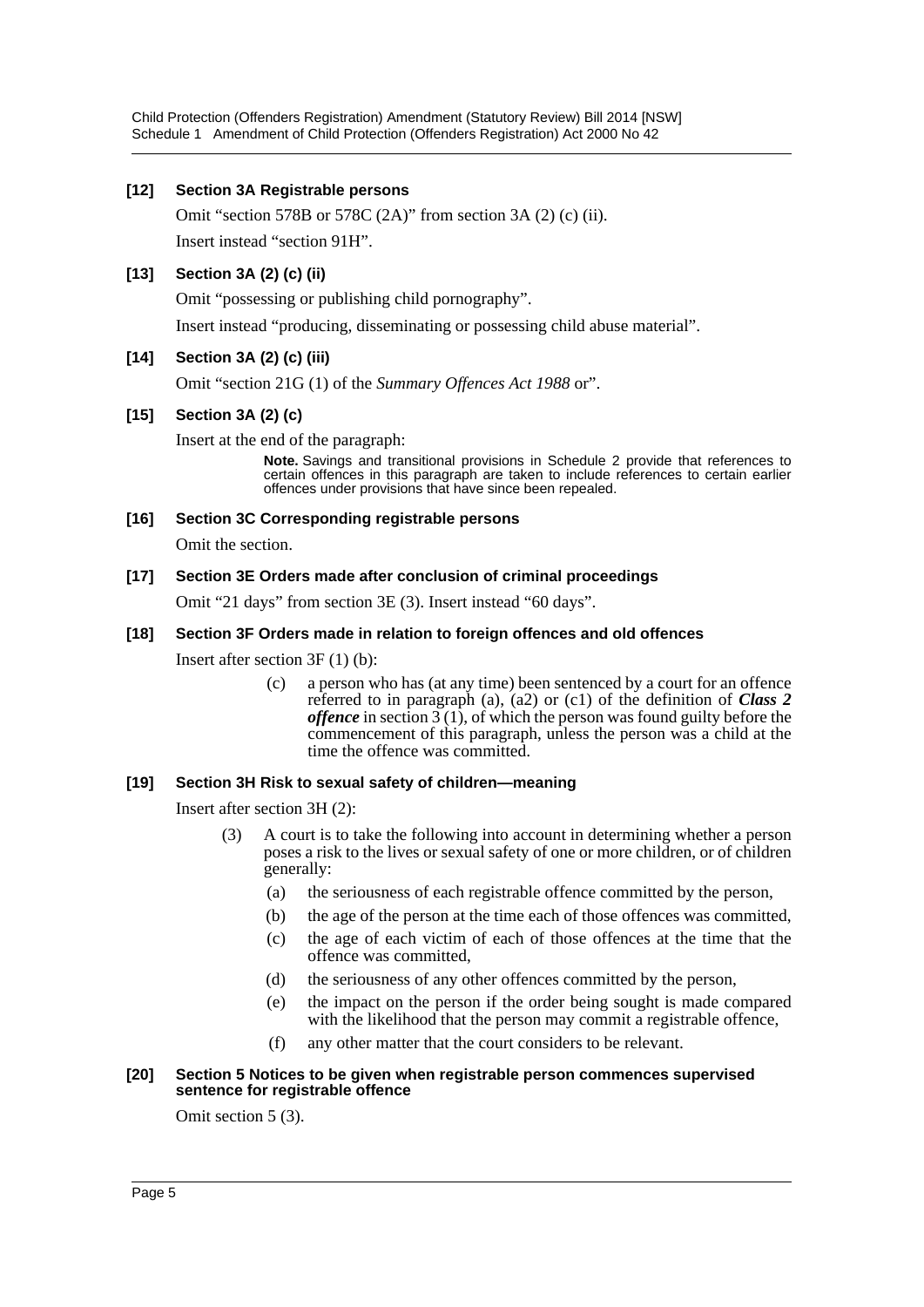#### **[21] Section 6 Notices to be given when registrable person ceases to be in custody or under supervision of supervising authority**

Omit "(within the meaning of section 5)" from section 6 (1) (c).

#### **[22] Section 6 (1) (g)**

Insert at the end of section  $6(1)$  (f):

or

(g) becomes subject to an order under section 49 of the *Mental Health (Forensic Provisions) Act 1990* that allows the person to be absent from a mental health facility, correctional centre or other place on a regular and unsupervised basis,

#### **[23] Section 6 (3) and (4)**

Omit section 6 (3). Insert instead:

- (3) Notice is not required to be given under subsection (2) if the person ceases to be in government custody because of an order under section 49 of the *Mental Health (Forensic Provisions) Act 1990* that allows the person to be absent from a mental health facility, correctional centre or other place on a regular and unsupervised basis.
- (4) The regulations may make provision for or with respect to the following:
	- (a) what constitutes absence on a regular and unsupervised basis,
	- (b) the manner and form in which written notice must be given under this section.

#### **[24] Section 9 Relevant personal information to be reported**

Omit section 9 (1) (e). Insert instead:

(e) the name and date of birth of each child who generally resides in the same household as that in which the person generally resides,

### **[25] Section 9 (1) (h)**

Insert "or hired" after "owned".

#### **[26] Section 9 (1) (m)**

Insert "including any phone numbers used, or intended to be used, by the person" after "the person".

#### **[27] Section 9 (1A)–(1E)**

Insert after section 9 (1):

- (1A) For the purposes of this Act, the *relevant personal information* to be reported by a registrable person also includes the name, date of birth and address of each child (or other means of contacting each child) with whom the person has had contact, but only if the registrable person was:
	- (a) supervising or caring for the child, or
	- (b) visiting or staying at a household where the child is present, or
	- (c) exchanging contact details with the child (including providing the person's contact details to the child), or
	- (d) attempting to befriend the child.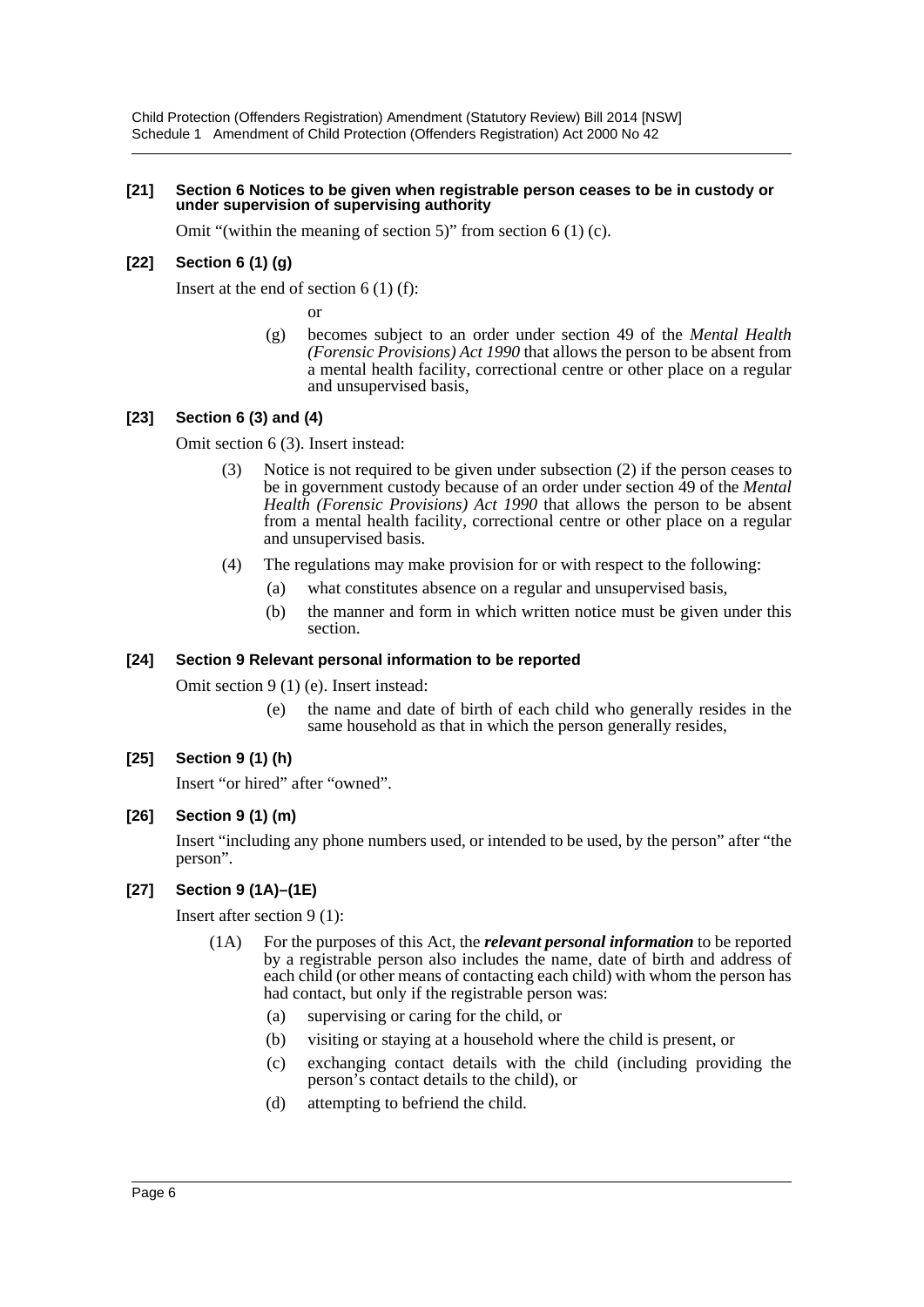- (1B) For the purposes of subsection (1A), *contact* with a child, includes the registrable person having:
	- (a) physical contact with the child (including by touching the child or being in very close physical proximity to the child), or
	- (b) oral communication with the child (including communication that takes place in person, by telephone or by electronic means such as via the internet), or
	- (c) written communication with the child (including communication that takes place by mail, by telephone or by electronic means such as email).
- (1C) The *sentencing court* (being the court that sentences a person in respect of a registrable offence or that imposes a child protection registration order on the person) may order that the person's reporting obligations in respect of contacts occurring before the person reaches 18 years of age be modified as set out in the order, if:
	- (a) the person is under 18 years of age, and
	- (b) the court is of the view that the modification is appropriate in the circumstances taking into account the educational and other needs of the person.
- (1D) A person who, because of a modification under subsection (1C), was not required to report a contact occurring before the person was 18 years of age is not subsequently required to report that contact unless the person's reporting obligations are further modified so as to require the contact to be reported.
- (1E) Any such further modification may be made by the sentencing court, the Local Court or the Children's Court on the application of the Commissioner of Police.

#### **[28] Section 9 (2) (c)**

Omit the paragraph.

#### **[29] Section 9A When initial report must be made**

Omit the matter relating to a corresponding registrable person from Columns 1 and 2 of the Table to section 9A (1).

**[30] Section 9B When new initial report must be made by person whose previous reporting obligations have ceased**

Omit section 9B (2).

**[31] Section 11 Registrable person must report changes to relevant personal information**

Omit "14 days" wherever occurring in section 11 (1) (b) and (3). Insert instead "7 days".

**[32] Section 11 (2)**

Omit ", or as to when the registrable person has unsupervised contact with a child".

**[33] Section 11 (4) (a)**

Omit "28 days". Insert instead "7 days".

#### **[34] Section 11C Registrable person to report return to New South Wales or decision not to leave**

Omit "14 days" wherever occurring in section 11C (2) and (3). Insert instead "7 days".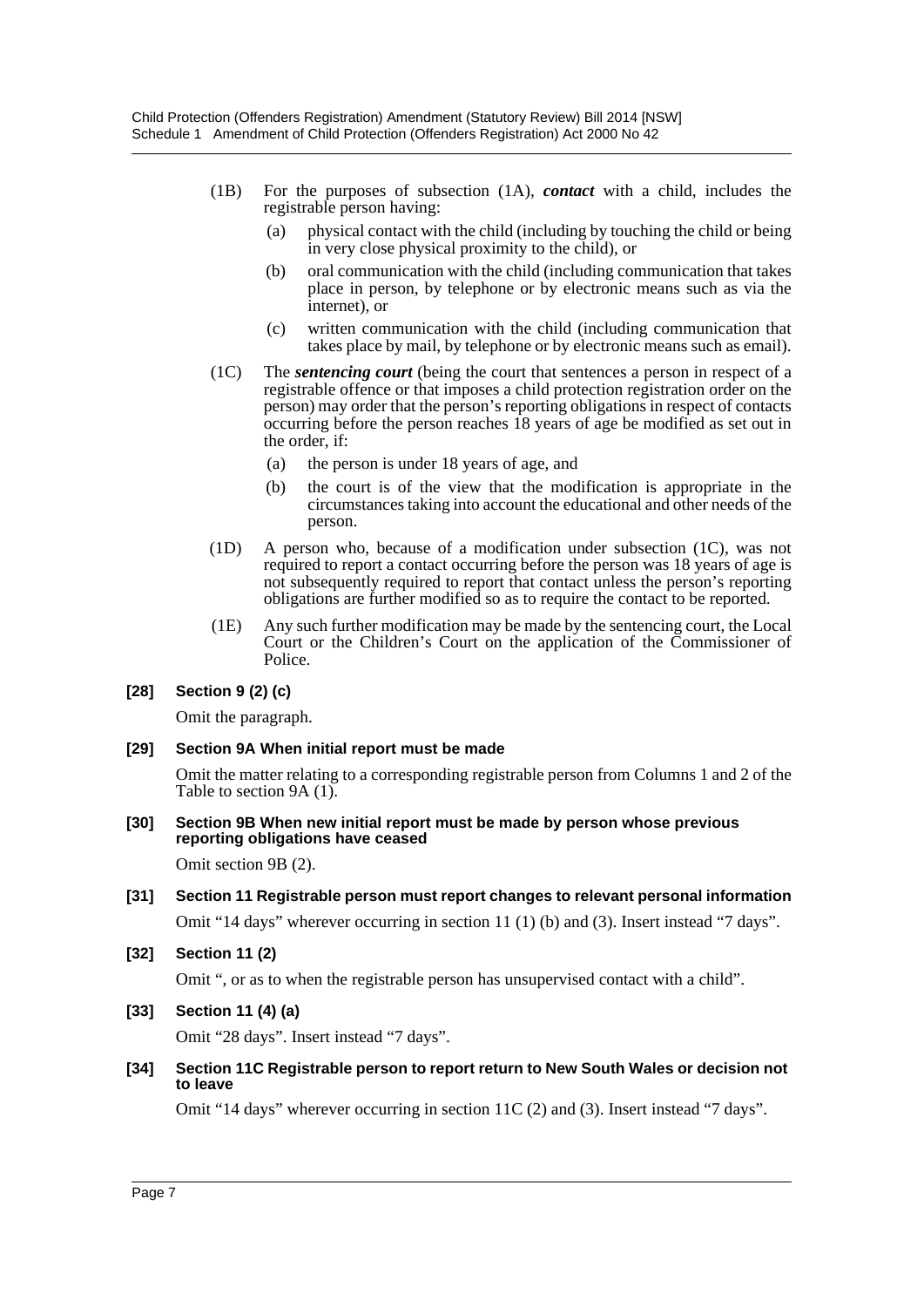Child Protection (Offenders Registration) Amendment (Statutory Review) Bill 2014 [NSW] Schedule 1 Amendment of Child Protection (Offenders Registration) Act 2000 No 42

#### **[35] Section 14D Reporting period for corresponding registrable persons**

Omit the section.

#### **[36] Section 15 Suspension and extension of reporting obligations**

Insert after section 15 (3):

- (4) The period for which a registrable person's reporting obligations continue is extended by any countable period during which the person is in breach of the person's reporting obligations.
- (5) For the purposes of subsection (4), a *countable period* occurs when a person fails to make an initial report under Division 2, or an annual report under section 10, within one month after the day on which the report was due to be made. In such a case the countable period:
	- (a) commences one month after the report was due to be made, and
	- (b) finishes when the person reports the person's relevant personal information to the Commissioner of Police, and
	- (c) does not include any period during which the person's reporting obligations are suspended.

#### **[37] Section 16A Cessation of order**

Omit "section 14D" from section 16A (1) (c). Insert instead "section 19BC".

#### **[38] Part 3, Division 10**

Insert after Division 9:

#### **Division 10 Corresponding registrable persons—special provisions**

#### **19BB Corresponding registrable persons**

- (1) A *corresponding registrable person* is a person who:
	- (a) has at any time been in a foreign jurisdiction and at that time was required to report to the corresponding registrar, and
	- (b) would, if the person were currently in that jurisdiction, still be required to report to that corresponding registrar.
- (2) Subject to the regulations, a person is a corresponding registrable person under subsection (1) even if the offence in respect of which he or she is required to report in the foreign jurisdiction is not a registrable offence for the purposes of this Act.
- (3) A *corresponding registrable person* includes a person who:
	- (a) has been found guilty of an offence under a law of a foreign jurisdiction that is a Class 1 offence or a Class 2 offence for the purposes of this Act, and
	- (b) as a consequence of having been found guilty of that offence has been required to report in that jurisdiction information about himself or herself to a person or body exercising functions substantially similar to those of the Commissioner of Police under this Act, and to keep that information current for a particular period, and
	- (c) would, if the person were currently in that jurisdiction, still be required to report that information.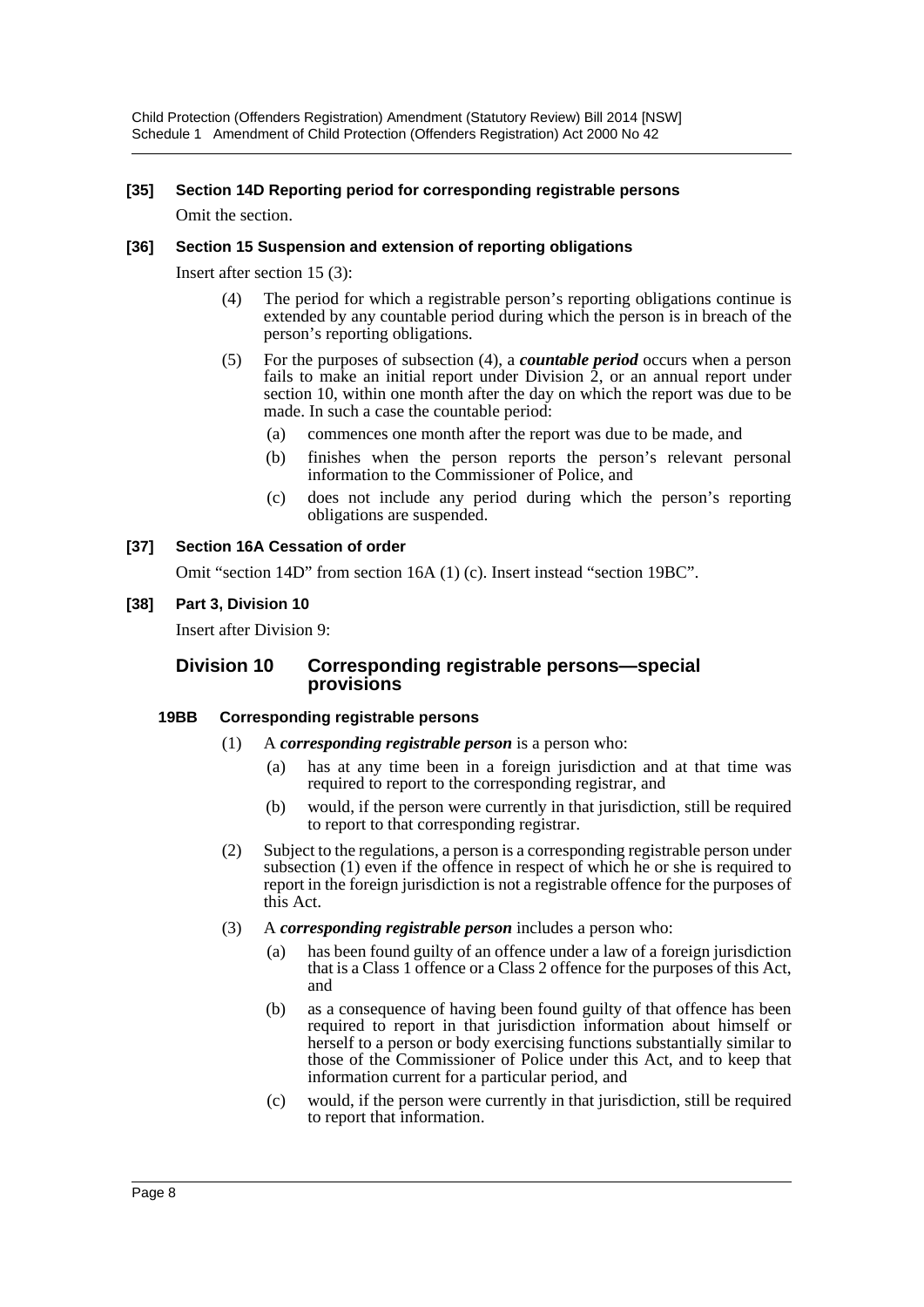(4) The regulations may exclude any person or class of persons from being a corresponding registrable person.

#### **19BC Reporting period for corresponding registrable person**

The reporting period for a corresponding registrable person is the whole period during which the person is a corresponding registrable person.

#### **19BD Initial report**

- (1) A person who becomes a corresponding registrable person while the person is in New South Wales must report the person's relevant personal information to the Commissioner of Police within 7 days (not counting any days spent in government custody) after becoming a corresponding registrable person if:
	- (a) the person has not previously reported the person's relevant personal information to the Commissioner of Police, or
	- (b) the person is a registrable person whose reporting period has expired.
- (2) Despite subsection (1), a corresponding registrable person who is proposing to leave New South Wales within those 7 days must report the person's relevant personal information to the Commissioner of Police before leaving New South Wales.

#### **[39] Section 19D Definitions**

Omit the section.

#### **[40] Section 19E Applications for change of name by or on behalf of registrable person**

Insert "without reasonable excuse" after "must not" wherever occurring.

#### **[41] Section 19E**

Omit "5 penalty units" wherever occurring.

Insert instead "500 penalty units or imprisonment for 5 years, or both".

#### **[42] Section 19F Approval by Commissioner of Police**

Insert before section 19F (1):

(1A) This section applies to an application by or on behalf of a registrable person for registration of a change of the person's name in respect of which the written approval of the Commissioner of Police is required under section 19E.

#### **[43] Section 19F**

Omit "a change of name application" wherever occurring.

Insert instead "an application".

#### **[44] Section 20A Application of reporting obligations to persons subject to child protection prohibition orders**

Omit "a child protection prohibition order" from section 20A (1).

Insert instead "a prohibition order (within the meaning of the *Child Protection (Offenders Prohibition Orders) Act 2004*)".

#### **[45] Section 20A (5)**

Omit the subsection.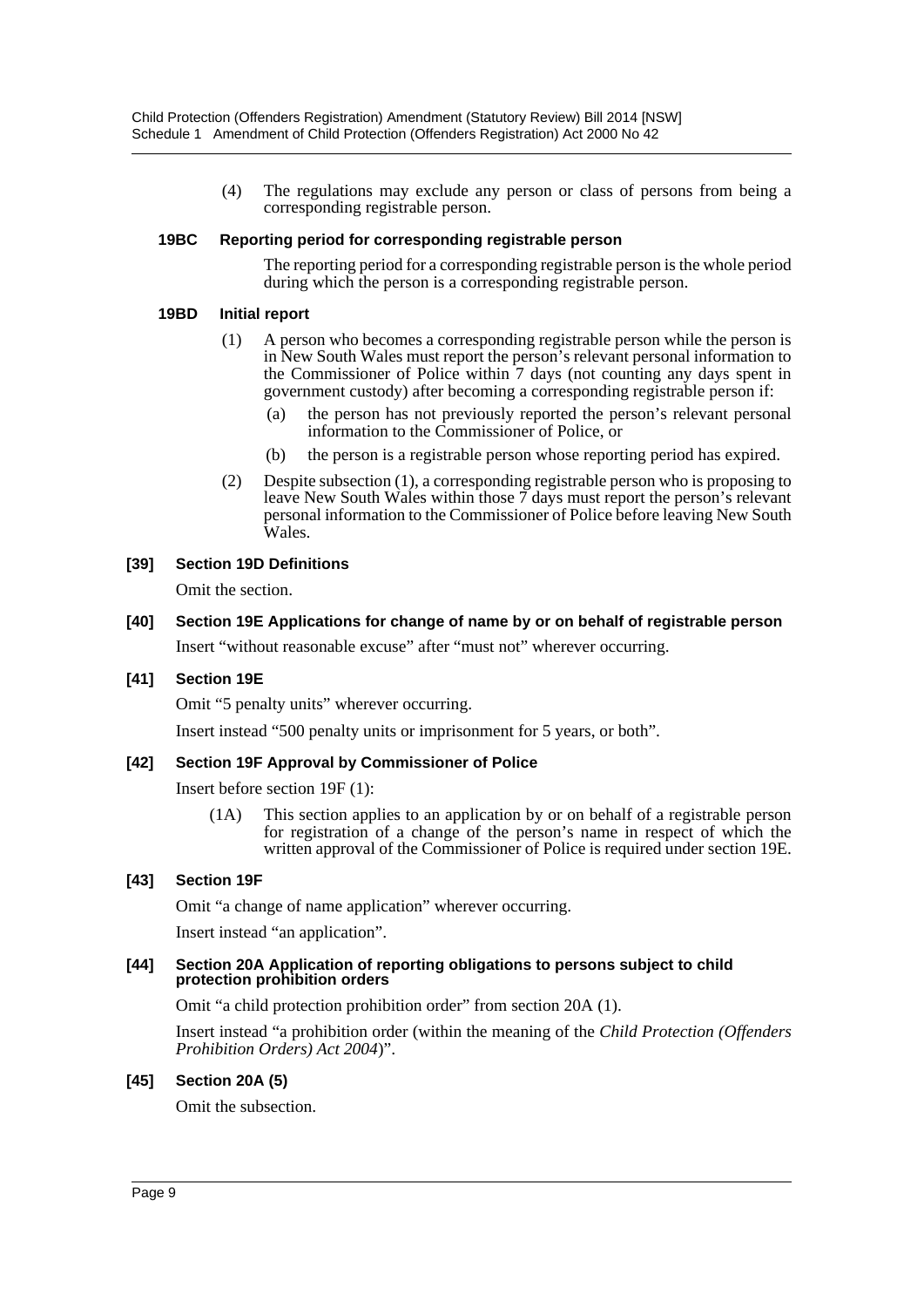#### **[46] Section 21 Proceedings for offences**

Omit "or 18" wherever occurring. Insert instead ", 18 or 19E".

### **[47] Schedule 1**

Omit the Schedule. Insert instead:

# **Schedule 1 Scheduled agencies**

(Section 19BA)

- **1** NSW Police Force.
- **2** Each of the following parts of the Department of Justice:
	- (a) Corrective Services NSW, being that part of the Department comprising the group of staff who are principally involved in the administration of the *Crimes (Administration of Sentences) Act 1999*,
	- (b) Juvenile Justice NSW, being that part of the Department comprising the group of staff who are principally involved in the administration of the following Acts:
		- (i) the *Children (Community Service Orders) Act 1987*,
		- (ii) the *Children (Detention Centres) Act 1987*,
		- (iii) the *Children (Interstate Transfer of Offenders) Act 1988*,

and including the group of staff within the Department who are known as the Juvenile Justice Branch.

- **3** Department of Education and Communities.
- **4** Each of the following parts of the Department of Family and Community Services:
	- (a) Ageing, Disability and Home Care, being that part of the Department comprising the group of staff who are principally involved in the administration of the following Acts:
		- (i) the *Disability Services Act 1993*,
		- (ii) the *Home Care Service Act 1988*,

and including the group of staff within the Department who are known as Ageing, Disability and Home Care,

- (b) Community Services, being that part of the Department comprising the group of staff who are principally involved in the administration of the following Acts:
	- (i) the *Adoption Act 2000*,

(ii) the *Children and Young Persons (Care and Protection) Act 1998*, and including the group of staff within the Department who are known as Community Services,

- (c) Housing NSW, being that part of the Department comprising the group of staff who are principally involved in the administration of the *Housing Act 2001* and including the group of staff within the Department who are known as Housing NSW.
- **5** Ministry of Health.
- **6** Office of the Children's Guardian.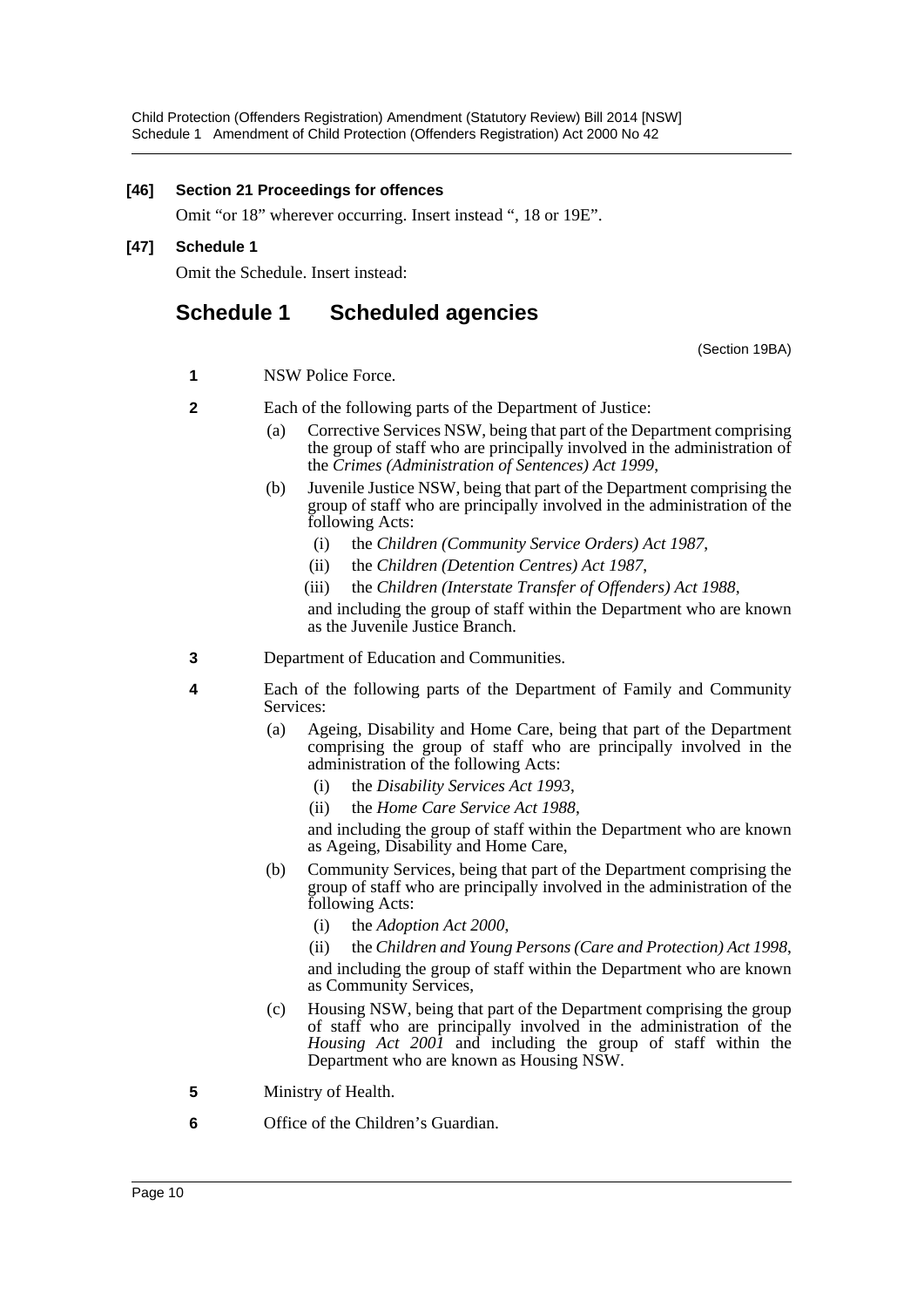- **7** Each local health district constituted under the *Health Services Act 1997.*
- **8** The following statutory health corporations constituted under the *Health Services Act 1997*:
	- (a) Justice Health and Forensic Mental Health Network,
	- (b) The Sydney Children's Hospitals Network (Randwick and Westmead) (incorporating The Royal Alexandra Hospital for Children).
- **9** St Vincent's Hospital, Darlinghurst (being the recognised establishment or recognised service of St Vincent's Hospital Sydney Limited in Schedule 3 (Affiliated health organisations) to the *Health Services Act 1997*).
- **10** Department of Immigration and Border Protection of the Commonwealth.

#### **[48] Schedule 2 Savings, transitional and other provisions**

Insert at the end of the Schedule with appropriate Part and clause numbering:

# **Part Provisions consequent on enactment of Child Protection (Offenders Registration) Amendment (Statutory Review) Act 2014**

#### **Definition**

In this Part:

*amending Act* means the *Child Protection (Offenders Registration) Amendment (Statutory Review) Act 2014*.

#### **Reference to section 91H of the Crimes Act 1900 offence of production, dissemination or possession of child abuse material includes references to older offences**

- (1) A reference in the definition of *Class 2 offence* in section 3 (1) to an offence under section 91H of the *Crimes Act 1900* includes a reference to an offence (committed before the commencement of section 91H) under section 578B of the *Crimes Act 1900*.
- (2) A reference in section 3A (2) (c) (ii) to an offence under section 91H of the *Crimes Act 1900* includes a reference to an offence (committed before the commencement of section 91H) under section 578B or 578C (2A) of the *Crimes Act 1900*.

#### **Reference to section 91K of the Crimes Act 1900 offence of filming a person engaged in a private act includes reference to older offences**

A reference in section 3A (2) (c) (iii) to an offence under section  $91K(1)$  of the *Crimes Act 1900* includes a reference to an offence (committed before the commencement of section 91K) under section 21G (1) of the *Summary Offences Act 1988*.

#### **Orders made after conclusion of criminal proceedings**

Section 3E (3), as amended by the amending Act, applies so as to permit an application for an order to be made within 60 days after a person is sentenced for a relevant offence even if the sentence was imposed before that amendment.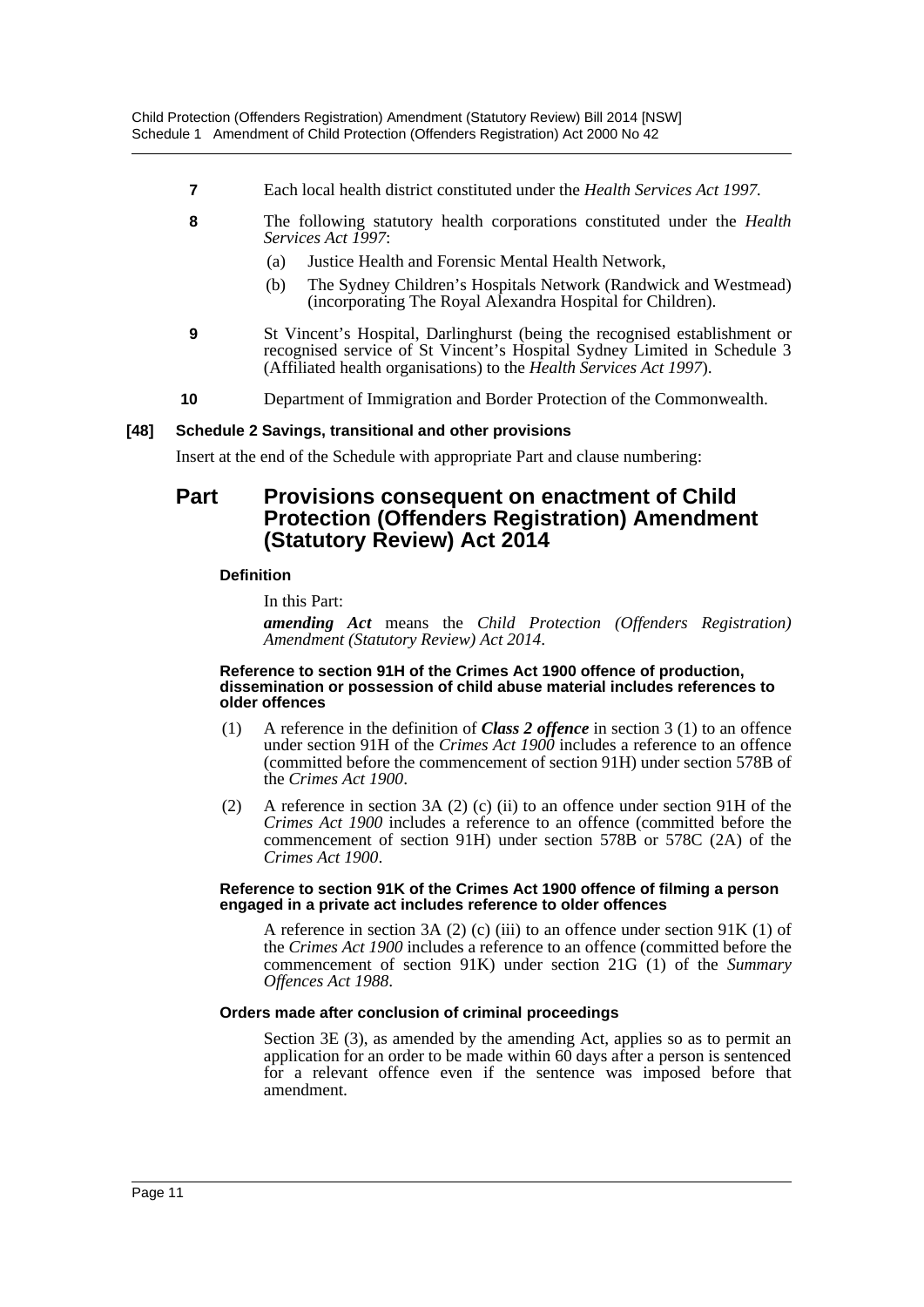#### **Risk to sexual safety of children—meaning**

Section 3H (3) applies to any determination made after the commencement of that subsection regardless of whether the determination is made in relation to proceedings that commenced before the commencement of that subsection.

#### **Registrable person who ceases to be under supervision**

- (1) Section 6 (1) (g) does not apply to an order under section 49 of the *Mental Health (Forensic Provisions) Act 1990* that was made before the commencement of that paragraph.
- (2) Section 6 (3), as substituted by the amending Act, applies in respect of an order under section 49 of the *Mental Health (Forensic Provisions) Act 1990* whether or not that order was made before the commencement of that subsection.

#### **Relevant personal information**

Section 9, as amended by the amending Act, applies in respect of a report made after those amendments regardless of whether the report relates to matters occurring before those amendments or the reporting obligations of the registrable person commenced before those amendments.

#### **Time within which reports must be made**

Sections 11 and 11C, as in force immediately before those sections were amended by the amending Act, continue to apply in respect of changes in circumstances that are required to be reported to the Commissioner of Police under those sections if the change occurred before those amendments commenced.

#### **Extension of reporting period**

Section 15 (4) does not apply in respect of a breach of reporting obligations occurring before the commencement of that subsection.